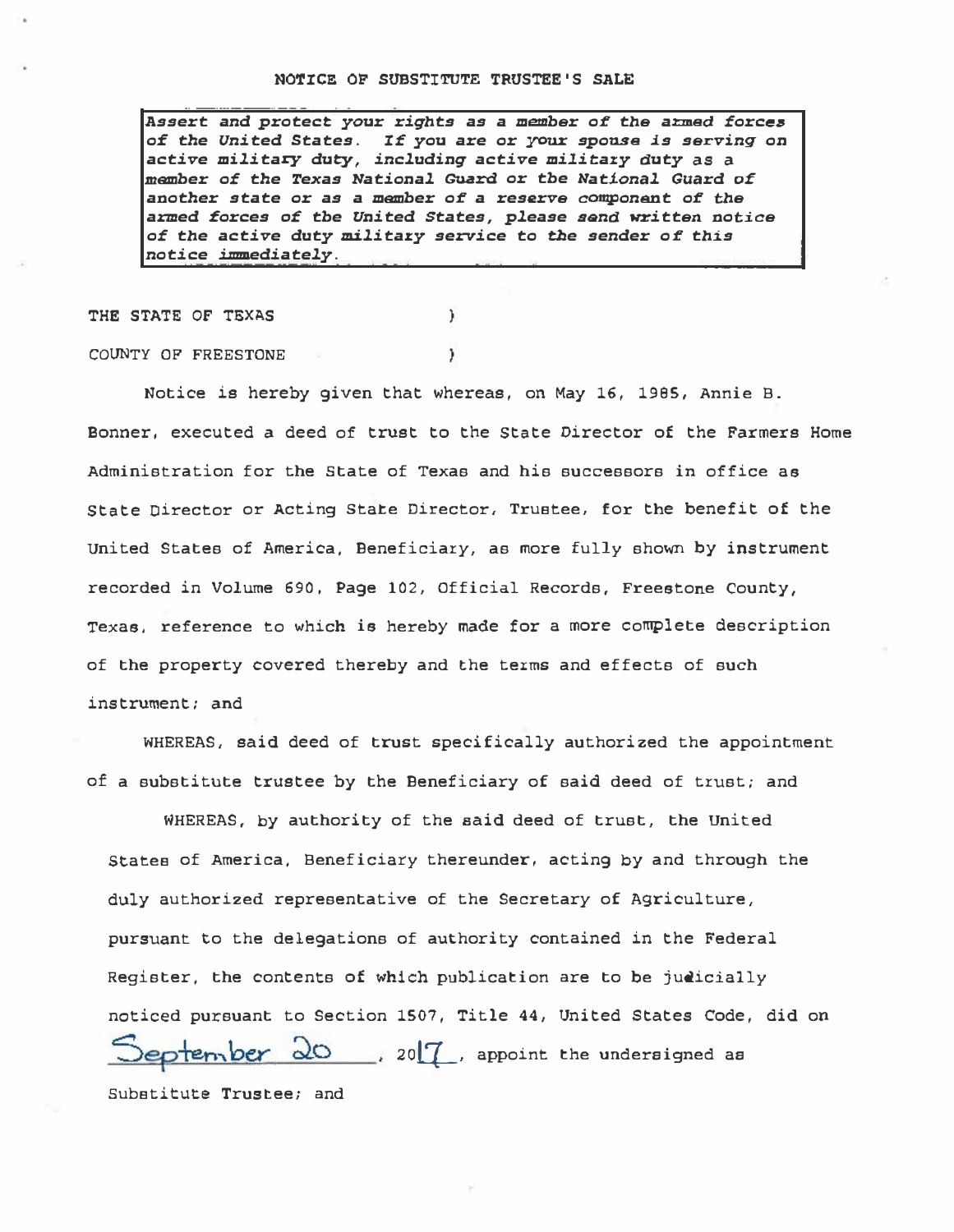WHEREAS, default has occurred in the payment of the promissory note described in said deed of trust and in the covenants contained in said deed of trust; and

WHEREAS, the Beneficiary, the United States of America, acting by and through the duly authorized representative of the Secretary of Agriculture, as aforesaid, has requested me to enforce this deed of trust;

NOW, THEREFORE, I hereby give notice that after the due publication of this notice as required by said deed of trust and the law, I will sell at public vendue to the highest bidder or bidders, for cash, at the front steps of courthouse (South entrance) in Fairfield, Freestone County, Texas, in which county such property is situated, at 10:00 a.m., or within three hours thereafter, on the first Tuesday of November 2017, being the 7th day of November, the following land located in said county and more particularly described as follows:

All that certain lot, tract or parcel of land being Lot No. Forty (40), a part of the TYUS ADDITION to the City of Fairfield. Freestone County. Texas, according to the plat of the same recorded in Volume 569, P. 704 of the Map Records, Freestone County, Texas and Envelope 84-A and 84-B of the Plat Records, Freestone County, Texas.

SUBJECT. HOWEVER, TO THE FOLLOWING: 1. Any discrepancies, conflicts, or shortages in area or boundary lines, or any encroachments, or any overlapping of improvements.

2. Unpaid ad valorem taxes.

3. Restrictive covenants recorded in Volume 570, Page 381, Deed Records, Freestone County, Texas, and Volume 2, Page 40, Plat Records, Freestone County, Texas.

2